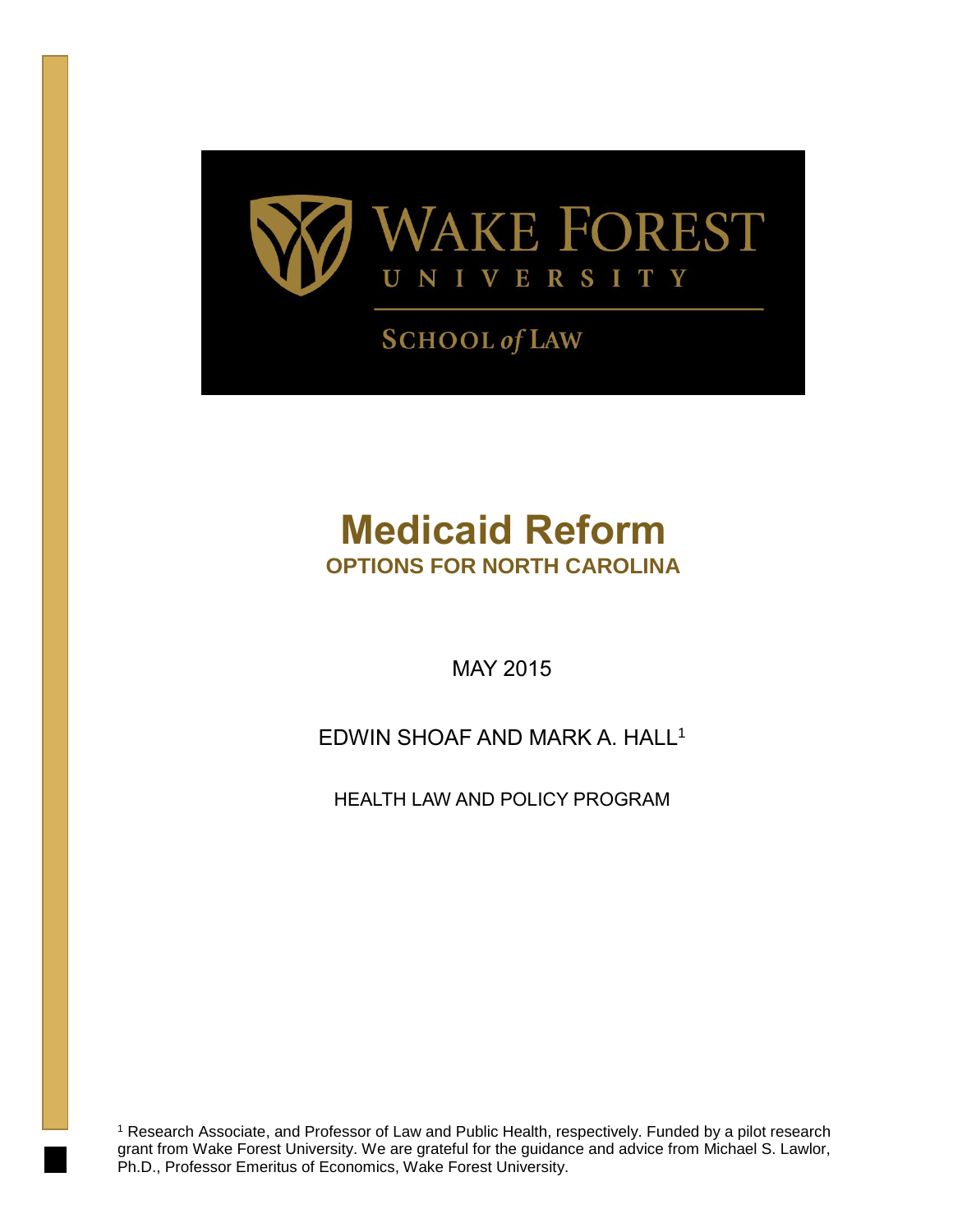## **1 EXECUTIVE SUMMARY**

With the North Carolina legislature actively considering options for Medicaid reform, attention has focused on the distinction between Accountable Care Organizations (ACOs) and Managed Care Organizations (MCOs). Competing reform proposals rely on one, the other, or both of these privatized systems for controlling costs and maintaining quality. This issue brief describes how these two contrasting models have performed in North Carolina and in two other states, Oregon and Ohio, that have recently reformed their Medicaid programs.

The main advantage of Managed Care Organizations is their budget control. For a fixed fee per person (capitation), MCOs contract to provide all needed care and absorb budget shortfalls. In contrast, the Accountable Care Organization advantage is a greater focus on quality standards and providing patient-centered care. ACOs lack budget certainty because they are paid primarily on a fee-for-service basis, but they are rewarded for reducing costs while maintaining quality. Also, ACOs are controlled by doctors and hospitals, whereas MCOs are typically, but not necessarily, controlled by a for-profit insurance company or corporation.

Other states, Oregon and Ohio for example, have achieved positive results by modifying the traditional features of ACOs and MCOs. Oregon based its Medicaid reform around Coordinated Care Organizations (CCOs), which are mostly nonprofits owned either by providers or by MCOs. These CCOs are focused on quality and are paid for most of their services on a capitated basis. Ohio's reform relies on more conventional MCOs, but pays for some services based on fixed fees for episodes of care. Ohio also ties a percentage of capitated payments to meeting quality goals.

Drawing from experience both in North Carolina and elsewhere, a workable approach to Medicaid reform should combine the best of both MCOs and ACOs by using a fixed-fee payment system that ties payments to quality performance and accountability, and that includes nonprofit and provider-based organizations.

## **2 INTRODUCTION**

Reform of Medicaid has taken on renewed importance in North Carolina in the wake of the Affordable Care Act (ACA). Medicaid is the government health insurance program that covers many, but not all, people in poverty. It is funded jointly by the state and the federal government. The potential influx of additional federal funding has caused many states, including North Carolina, to take a second look at their current Medicaid programs with an eye toward controlling costs and improving quality and administrative efficiency. The Affordable Care Act offers to pay most of the costs of expanding Medicaid to cover several hundred thousand additional people in North Carolina who would otherwise remain uninsured. Legislative leaders, however, insist that Medicaid should not expand until the current program is reformed. This issue brief discusses current ideas for reform in North Carolina. The Bibliography provides research sources and further reading.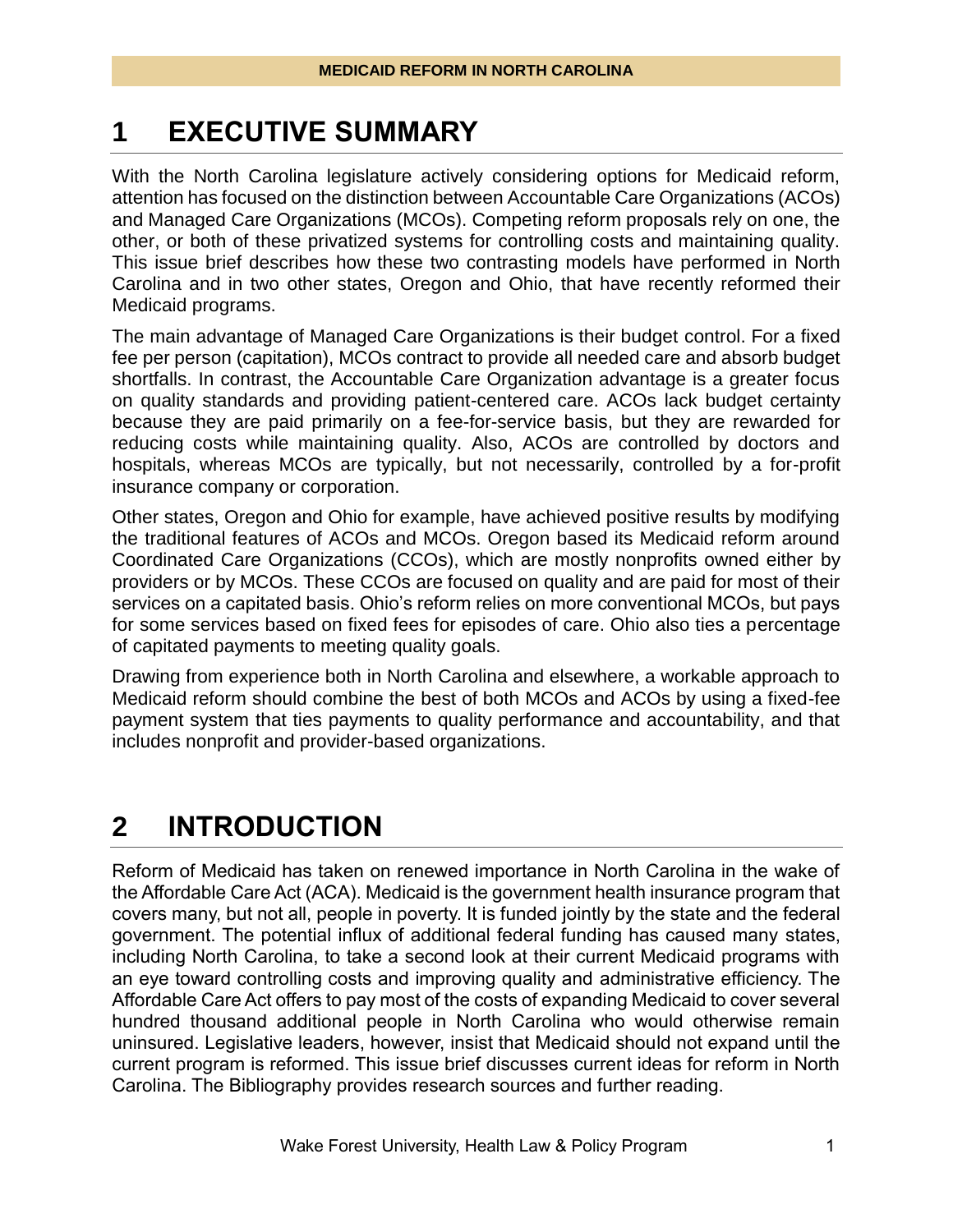North Carolina's Medicaid program currently covers 1.8 million people, which is about 18% of the state's population. Over two-thirds of Medicaid recipients are children, accounting for about half of all North Carolina children. North Carolina's Medicaid program currently costs over \$12 billion a year. The state pays about a third of Medicaid's cost, and the federal government pays for two-thirds. Over the past few years, Medicaid's costs have increased about three percent a year—which is more than general inflation but less than the increases in medical costs generally.

North Carolina's Medicaid program often has budget shortfalls, but these deficits were especially large following the Great Recession, amounting to over a billion dollars a year in the 2010–2012 period. Shortfalls have improved more recently, however, dropping to around \$82 million in 2014, which is about two percent of the state's total spending on Medicaid. Despite this recent improvement, many public officials see even small budget shortfalls as too much, and they wish to reform the system further in order to create a predictable budget that will not unexpectedly draw funds away from other state programs.

The goals of slowing the increase in Medicaid spending and creating a more predictable Medicaid budget have led to a mixture of reform priorities that must be met for any reform plan to be accepted by both the Governor and the General Assembly. Reform efforts now focus on proposals for two different types of private-sector organizations that would receive the bulk of Medicaid funding. One proposal is for the state to contract with Managed Care Organizations (MCOs). Although technically not insurance companies, MCOs are similar to, and often owned by, insurers; they are private or public entities that are licensed to assume financial risk for providing a full range of normal medical care.

It is this assumption of risk for the cost of services that makes MCOs an appealing option for Medicaid reform. The state would pay each MCO a fixed amount per person each year, and the MCO would then become responsible for providing or arranging the required medical services. If the MCO's medical and administrative costs come in under budget, the MCO earns a profit, but if costs go over budget, the MCOs must absorb these shortfalls and pay any excess out of their own pockets. Usually, this is done using a "capitated" payment structure. In a capitated system the state pays MCOs a flat amount per person determined in advance, which does not vary according to how much care a person receives. In North Carolina MCOs that cover mental health care are nonprofit public organizations; however, Medicaid MCOs in a number of other states are owned by national for-profit health insurers.

An alternative reform proposal focuses on Accountable Care Organizations (ACOs). ACOs are a fairly new idea, launched by Medicare, the federal insurance program for those who are elderly or disabled. ACOs have a few defining characteristics: 1) they are composed of and run by health care providers such as hospital and doctors; 2) they use evidence-based medicine, coordinated care, patient-centeredness, and other techniques to improve quality of care; and 3) they keep a portion of the savings they achieve. In ACOs providers still receive "fee-for-service" payment (rather than fixed payments per insured patient – or "capitation"), but, unlike a traditional fee-for-service system, ACOs are rewarded for keeping their expenditures low and quality high; ACO payments vary by how well they achieve explicit cost and quality goals.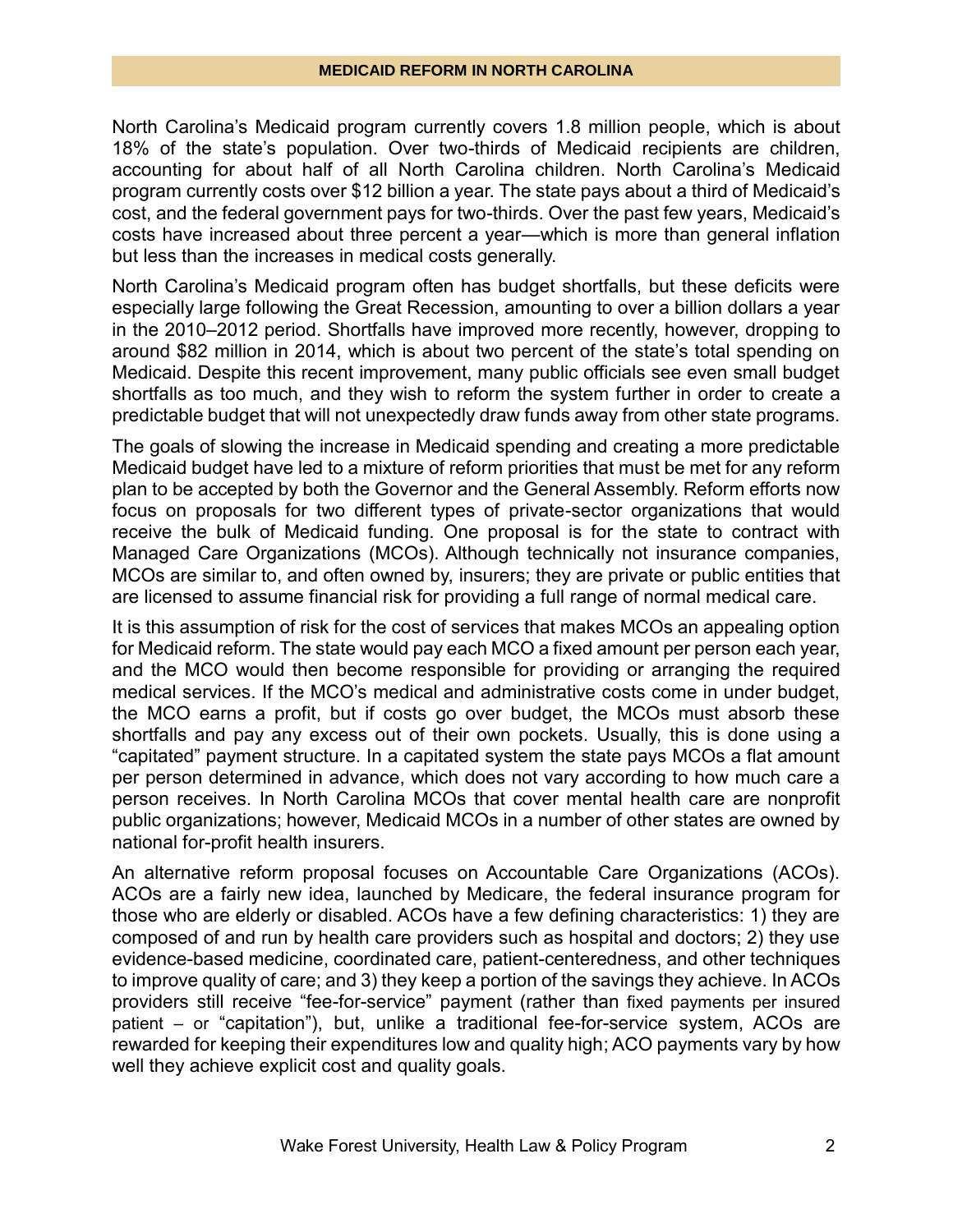ACOs can theoretically create as much savings as MCOs, but in their standard form ACOs lack the MCO's budget control. ACOs, however, are expected to have more focus than MCOs on sustaining and improving health care quality. ACOs also are more popular with providers, as they allow hospitals or doctors more of a leadership role, and free them from the oversight of outside owners or managers.

ACOs and MCOs are not the only options for Medicaid reform, but they are the most prominent, and they have the most backing in North Carolina. This issue brief describes and evaluates these two options, using the criteria specified by the General Assembly. It has declared that a reform plan must create a Medicaid program that, statewide, has: 1) a predictable and sustainable budget with shared financial risk; 2) defined and measurable goals for quality; and 3) a more efficient administration. This brief will focus mostly on the first and second issues: budget and quality.

Currently, there are three bills filed in the North Carolina Senate proposing different versions of reform: Senate Bill (SB) 568 proposes something akin to ACOs with a capitated payment system and a state-wide quality metric. SB 696 proposes a system where both ACOs and MCOs are capitated and compete with each other. Finally, bill SB 703 proposes a traditional MCO capitated program with no mention of special quality programs.

To evaluate these proposals, this issue brief will: 1) profile ACOs and MCOs currently active in North Carolina; 2) look outside North Carolina to see how Medicaid reform has been attempted in other states; and 3) compare the results that North Carolina and other states have achieved with the General Assembly's goals.

## **3 ACOS AND MCOS IN NORTH CAROLINA**

Both ACOs and MCOs are already present within North Carolina, as part of Medicaid, Medicare, or the private sector. ACOs exist as a moderate but growing number of provider networks that serve both Medicare and private insurance companies. These current ACOs are in early stages of development that are testing new payment methods and quality improvement programs. The MCOs within North Carolina are a group of nine entities formed by local governments that provide Medicaid's mental and behavioral health care services. Divided regionally, these nine mental health MCOs together cover all of North Carolina.

By putting a face to the ACOs and MCOs that are currently active in the state, this issue brief aims for better insight into their strengths and weaknesses in practice. Exploring their characteristics gives us greater understanding of how organizations like these might function if handed the responsibility of administering North Carolina's Medicaid program.

### **3.1 ACCOUNTABLE CARE ORGANIZATIONS**

As shown in the map below and Appendix, there are currently about two dozen ACOs operating within 75 North Carolina counties. Because areas currently without ACOs are rural, the covered counties account for about 90% of the state's population. Seventeen of these ACOs meet the requirements to participate in Medicare; the other half dozen are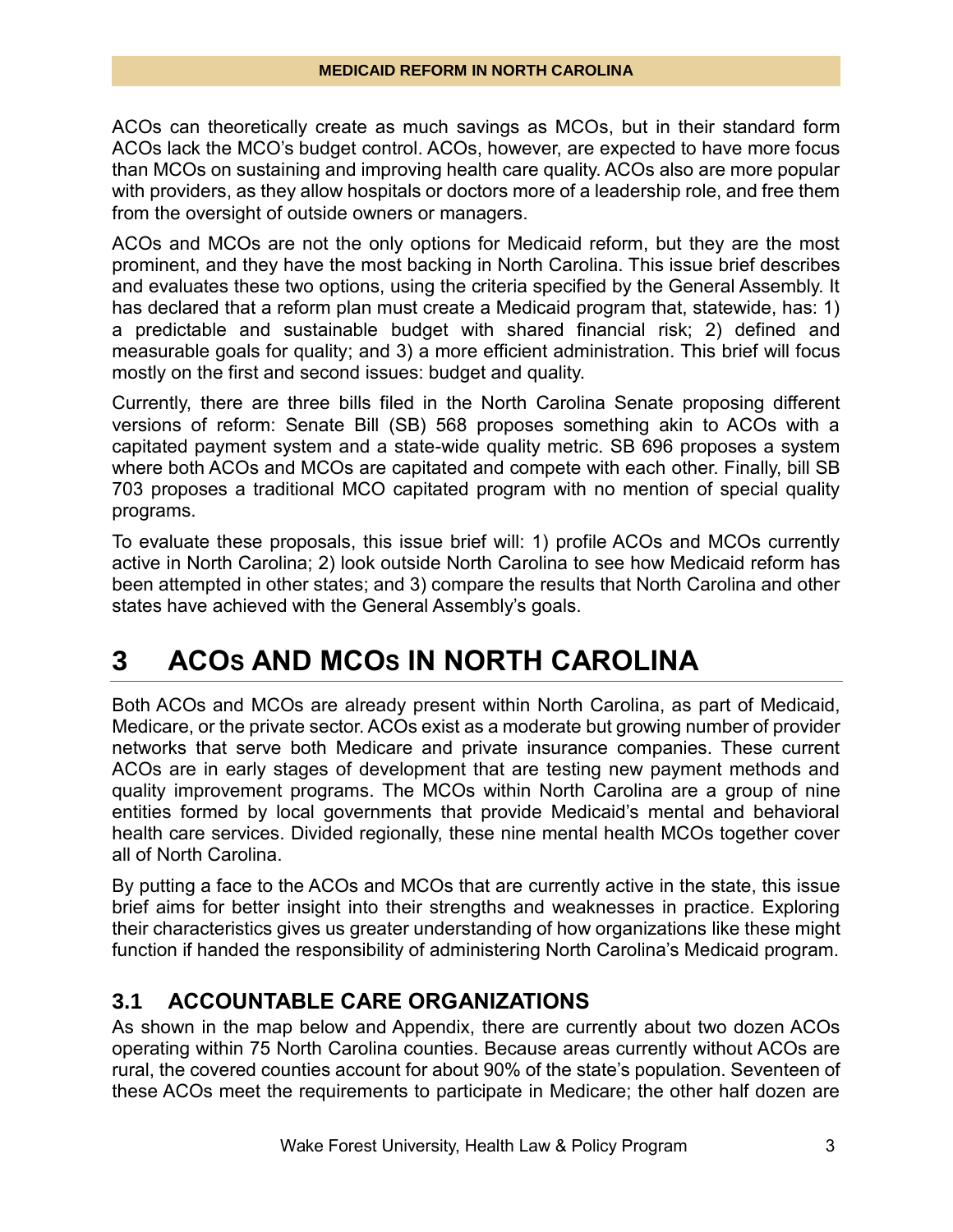like-minded partnerships and cooperatives. All of them appear to reflect the core ACO goals of accountability for quality, patient-centered care, and provider control of health care.



About half of the Medicare ACOs are led by physician groups, and half by hospitals or hospital groups. In addition, about half have affiliated with an insurance company. For example, CaroMont Health is a Medicare ACO centered on CaroMont Regional Medical Center Hospital in Gastonia, and includes a range of other medical facilities and service providers. It has contracted with a larger insurance company, Cigna, for enhanced technical and administrative support rather than building this infrastructure from the ground up.

This form of cooperation allows the ACO to be in charge of delivering health care, but uses "care coordinators" provided by the insurance company to monitor individual patients across various interactions with the health care system. In this way, patient records are integrated across all primary care, specialist, and hospital visits for quick insystem access. This promotes patient-centered care and provides patients a medical home. A patient-centered medical home (PCMH) gives patients a central point of contact with a primary care provider who can then treat patients with full coordinated knowledge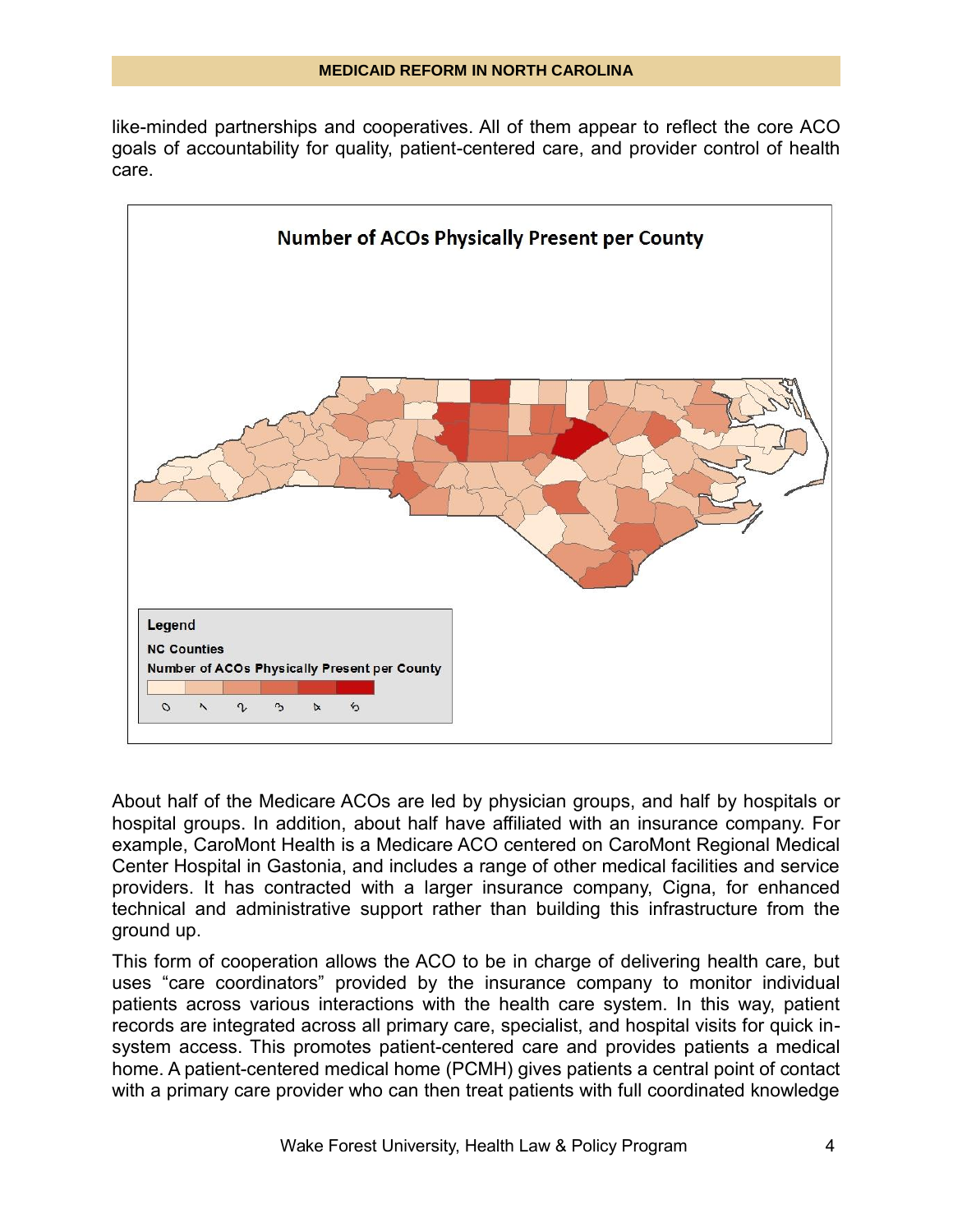of their other health care interactions. The goal is more accurate care, increased quality, and increased efficiency by reducing wasted time and redundant tests and procedures. Medical homes also promise better preventative care because the primary physician can track current or potential chronic health conditions.

All of the major private insurers in North Carolina have affiliated with one or more ACOs. Doing so helps achieve two goals: 1) giving the insurance company's beneficiaries access to the ACO provider structure, and; 2) establishing a payment model between the insurance company and the ACO based on quality and value rather than traditional feefor-service. This development indicates that not only is the ACO model promising for both Medicare and Medicaid patients, but also for private insurers.

North Carolina also has an important organization that is similar to, but not officially, an ACO. Community Care of North Carolina (CCNC) is an award-winning program that focuses on primary care for Medicaid. Covering the entire state, Community Care of North Carolina consists of 14 regional networks of physicians and other care providers, affiliated through a central nonprofit organization. Medicaid pays CCNC physicians a flat "capitated" monthly payment to serve as a primary care medical home for enrolled patients, in order to better coordinate and manage their care.

Community Care of North Carolina has many of the hallmarks of a Medicare ACO in that it is physician led, community based, and focused on saving money by increasing the quality of care that a patient receives. CCNC also has a strong focus on care coordination and preventative care. However, Community Care of North Carolina's main focus is on primary care delivery, and its payment structure does not encompass specialist services or hospitalization.

#### **3.1.1 PREDICTABLE AND SUSTAINABLE BUDGET**

Given what we know about current ACOs in North Carolina, can the ACO model provide a predictable and sustainable budget for Medicaid? A sustainable budget, maybe, a predictable one, not necessarily. The majority of ACOs in North Carolina still rely on feefor-service as their primary reimbursement model. As a result, their budgets still fluctuate based on how much care patients receive. Accordingly, the standard Medicare ACO model may generate savings, but the extent of savings is not predictable.

So far, Medicare ACOs in North Carolina have not generated substantial savings. Instead, the eight North Carolina ACOs participating in Medicare in 2012 or 2013 spent an average of \$677,272 *more* than what the federal government estimated that traditional Medicare would have cost. In total, only three of the eight ACOs saved money, but those savings were fairly substantial. While Medicare ACOs have done better in other states, the current North Carolina participants are having trouble hitting their savings stride.

As explained below, the one aspect where Medicare ACOs have performed well is their quality metrics. Many of ACOs' quality goals also have the potential to reduce costs in the long term. However, it is currently unclear whether these quality improvements are actually producing savings; more time is needed to measure the longer-term effects.

The financial sustainability picture presented by Community Care of North Carolina (CCNC), an ACO precursor, is very different. This network of primary care physicians and other service providers has been part of North Carolina's Medicaid program in some form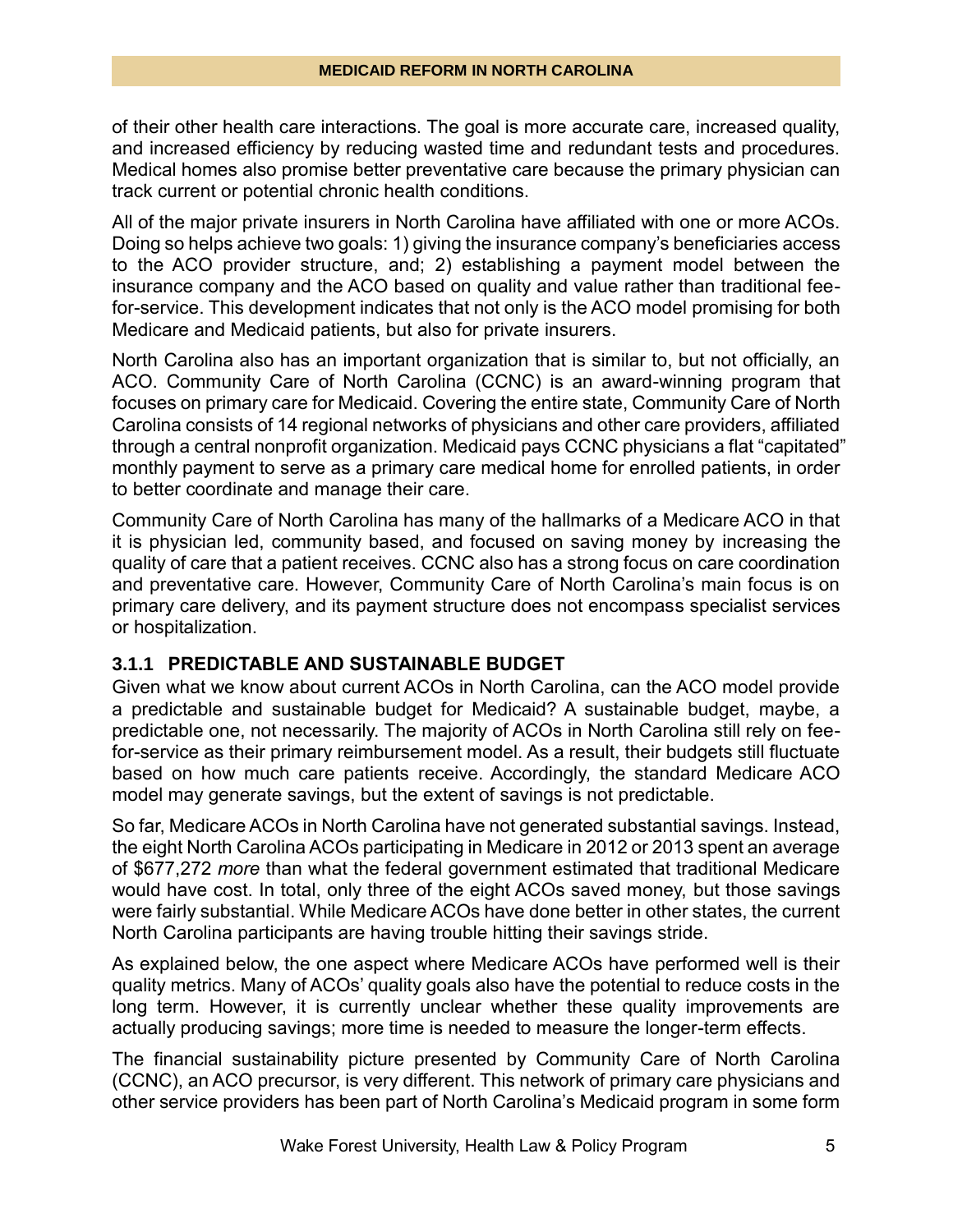since 1983, and it frequently has been held out as a model for other states looking to improve their Medicaid programs. Most studies have shown substantial savings, with the most recent study reporting savings of almost \$1 billion over four years. CCNC demonstrates that an ACO model can achieve substantial savings in North Carolina's Medicaid if it supplements the fee-for-service reimbursement present in Medicare with capitation payments. Otherwise, current evidence from Medicare ACOs in North Carolina suggests only the possibility of future savings.

#### **3.1.2 DEFINED AND MEASURABLE QUALITY GOALS AND ACCOUNTABILITY**

Medicare ACOs emphasize the goal of sustaining and improving quality. Since the Medicare ACO program began, the government has monitored participating ACOs on 33 quality metrics. In order to share in the savings they achieve an ACO must demonstrate that it places no lower than the bottom 30th percentile of the national performance benchmark. This requirement strengthens commitment to quality improvement by tying reimbursement to meeting concrete quality measures.

It is more difficult to judge the quality performance of ACOs that are not part of Medicare. All ACOs at least aim to provide quality care. One of the major ideas driving these organizations is that they are accountable to their patients for the care and outcomes that patients experience. The most visible and quantifiable way this occurs outside of Medicare is through self-reporting and self-study. Once again Community Care of North Carolina is a good example; it has provided detailed reports about meeting specific goals in its quality improvement process.

#### **3.2 MANAGED CARE ORGANIZATIONS**

Managed care organizations (MCOs) are the other type of entity that Medicaid reformers are considering. A number of other state Medicaid programs use MCOs. A recent study by Caswell and Long (2015) found that, nationally, Medicaid MCOs did not reduce costs or improve quality, they only made spending more predictable. Confirming other research, the Caswell and Long study found that, for non-disabled adults, Medicaid managed care was associated with increased emergency department visits, difficulty seeing specialists, and unmet prescription drug needs. This national experience, however, does not necessarily reflect how MCOs might function in North Carolina.

MCOs are not an entirely new idea in North Carolina. The state's Medicaid program currently uses MCOs to provide mental and behavioral health care services. These specialized MCOs were formed out of nonprofit organizations called Local Management Entities (LMEs) that are composed of local government authorities, such as county health departments. In addition to controlling costs, these MCOs are charged with maintaining systems for patient feedback, and establishing care coordination systems.

These MCOs receive capitated payments (fixed amounts per person) from the state, to provide mental health, substance abuse and developmental disability services to Medicaid patients. To set the capitation rate, the state considers the history of spending on mental health, substance abuse, and developmental disability services. The mental health MCOs provide services by contracting with various health professionals and service providers.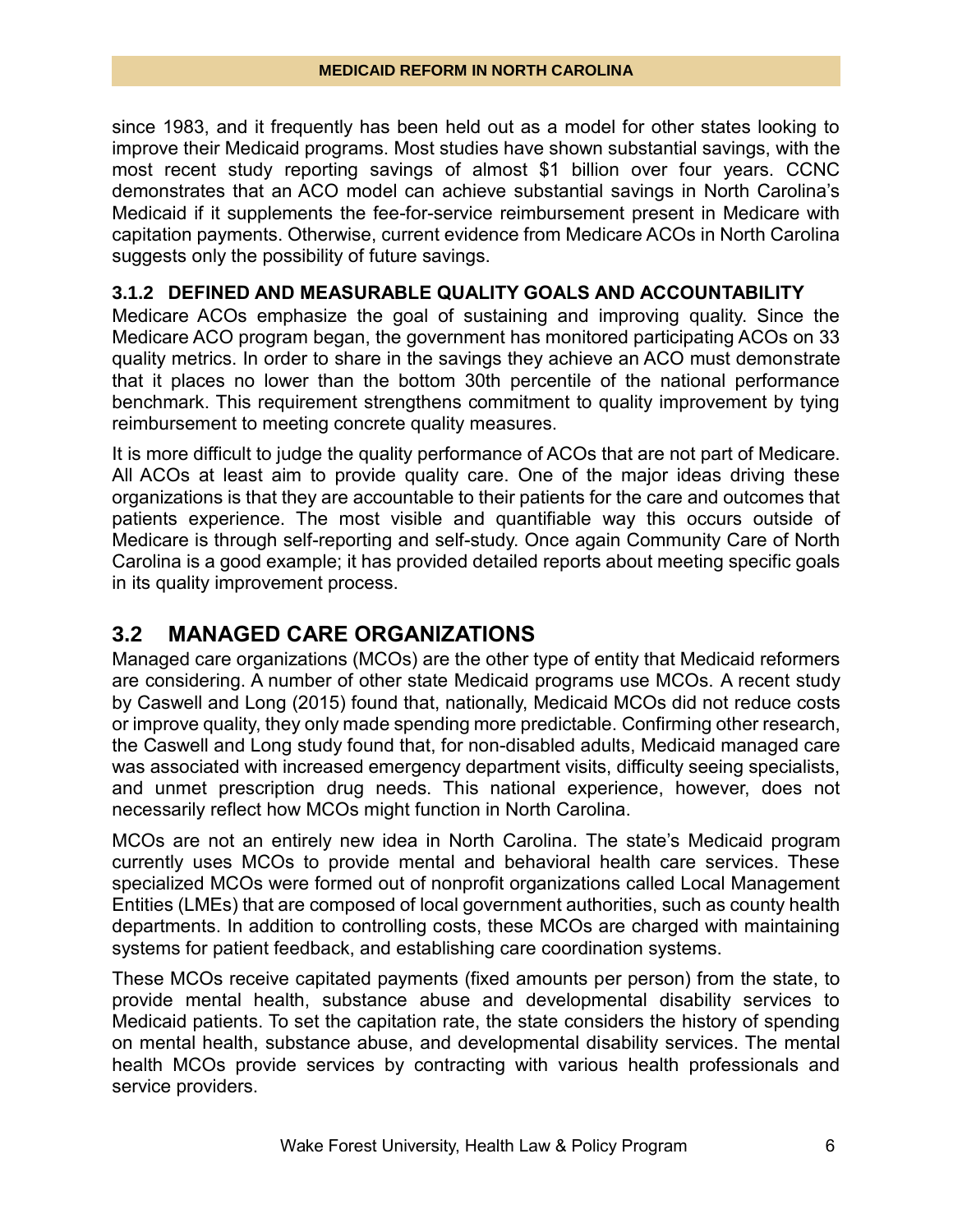#### **3.2.1 PREDICTABLE AND SUSTAINABLE BUDGET**

The mental health MCO model produces a highly predictable budget as a result of its capitated payment structure. Instead of providing an estimated budget at the start of a fiscal year and having to add to it at the end of the year, the capitated model allows the state to set the payment amount at the start of a fiscal year and then adjust the budget only to account for the number of enrollees.

The ability to adjust capitation payment rates each year also produces budget sustainability, because the state can set these rates to meet budgetary demands. For the MCOs themselves, financial sustainability is less certain. The mental health MCOs are under pressure to consistently reduce costs to remain under budget. They struggle with whether they can keep costs low enough to stay in business. Despite this pressure, or perhaps because of it, most mental health MCOs in North Carolina currently appear to have sufficient financial assets and reserves, and sustainable budgets.

#### **3.2.2 DEFINED AND MEASURABLE QUALITY GOALS AND ACCOUNTABILITY**

The mental health MCOs of North Carolina were born out of a prior attempt at behavioral health reform that began in 2001. The reform moved away from institutionalization in government facilities to treatment in community settings. As a part of this move, health professionals previously associated with the government became private contractors for care services. North Carolina created "local management entities" (LMEs) in 2001 to administer this switch to private providers. At the time there were about 40 LMEs and the General Assembly frequently added to or changed the governing rules. As a result, beneficiaries often criticized the system as fragmented and convoluted. This privatized system also had problems with running over budget, behavioral health professionals leaving en masse, and accusations of the newly privatized companies cherry-picking services for profits by performing unneeded services for some patients and leaving other patients without needed treatment. Quality and continuity were in shambles.

In an attempt to fix the earlier reform, in 2005 the General Assembly began to test an improved approach that reassigned some counties to a better-performing LME and transformed the local government-affiliated entity into a non-profit MCO. By 2013, this pilot program had expanded to cover the entire state, by consolidating the original several dozen LMEs into about a dozen MCOs, with subsequent consolidation to the current number of nine, and further consolidations still being considered.

One of the goals for North Carolina's mental health MCO program has been to improve behavioral health care quality and outcomes. These MCOs established new quality review systems, and the state tracks over two dozen quality performance measures. Access to care is one of the most important of these quality reporting criteria; mental health MCOs must ensure that their beneficiaries are receiving prompt access within accepted guidelines. Two of the most publicly reported quality criteria, telephone response rate and grievance response rate, reflect favorably upon the MCOs in that they have consistently kept their rates above the set benchmarks. A more patient-oriented benchmark that some mental health MCOs report, readmission rates, also reflects favorably on their ability to help people get the treatment they need and ensure that they have proper outpatient support.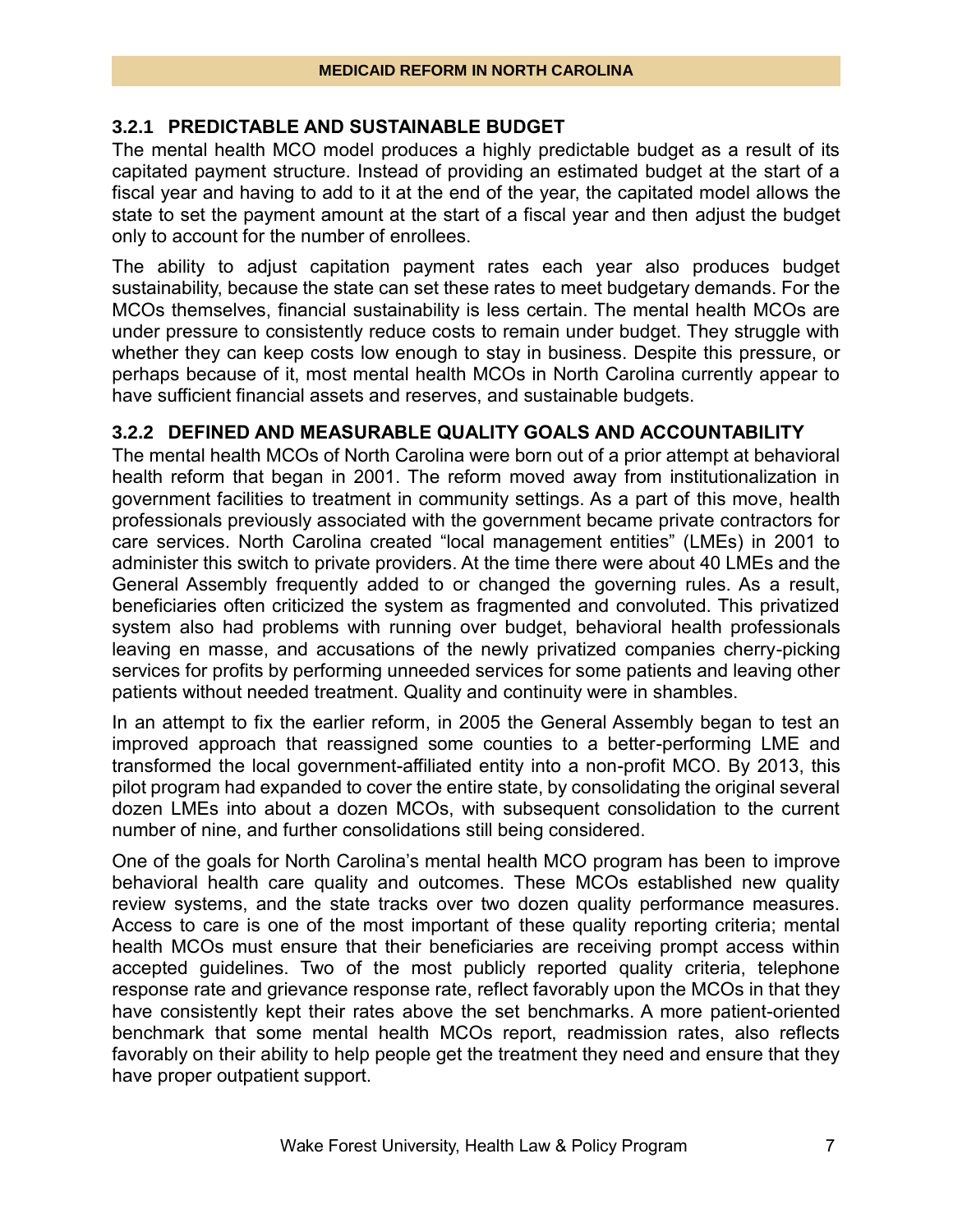However, some indications directly call into question the performance of North Carolina's mental health MCOs in meeting their quality goals. In a 2012 study, North Carolina was found to have the lowest staffing level out of 8 states for staff devoted to quality management. Additionally, the quality reporting requirements for current MCOs are sporadic and uncoordinated. Their annual reports sometimes mention hardly any quality criteria at all, and when quality is discussed, the criteria mentioned are usually administrative in nature and have very little to do with patient care or health outcomes. That is not to say that these MCOs are unconcerned with their populations—some have done very detailed studies of unmet needs—but their lack of measured quality achievements and accountability falls short of what the General Assembly seeks.

### **4 MEDICAID REFORM IN OTHER STATES**

Many other states have tried similar reforms to those proposed in North Carolina. This "laboratory of the states" allows us to learn from those that have already tested different approaches, some with greater success than others. Although some Medicaid reform efforts have failed in other states or fallen significantly short of their goals, we select two of the more recent and successful efforts, as encouraging examples. Oregon and Ohio each represent the potential for ACOs, MCOs, or both to succeed in North Carolina.

### **4.1 OREGON**

Oregon has chosen a novel way to reform its Medicaid program, using Coordinated Care Organizations (CCOs). CCOs are regional non-government entities affiliated with local physicians, hospitals, or clinics, that contract with Oregon to provide health care. They may be a single corporate structure, like an MCO, or a provider network, like an ACO. Oregon's CCOs are composed of all kinds of local organizations, private and public, from hospitals (mostly nonprofit) to public health departments. Of the 16 CCOs currently operating, there is an even split between centralized organizations and local provider networks, each one with their own structure. Most of the CCOs are for-profit entities, but most are formed by nonprofit providers or local governments.

Oregon's CCOs are responsible for administering the state's medical, behavioral, and dental health care systems. Much like MCOs, the CCOs are paid on a capitated (per member) basis. At the start of Oregon's program CCOs were not fully at-risk for all services; the number of at-risk services gradually increased over time. At the moment, the capitated payments are focused on primary care, with other more specialized services to be added later.

The CCOs also resemble MCOs in that, even though many are formed by providers, they are organized to manage health care providers. With regard to quality focus, the CCOs are more akin to the ACOs that have been set up in North Carolina. The CCOs must engage in defined quality reporting, and part of their funding depends on achieving certain quality benchmarks.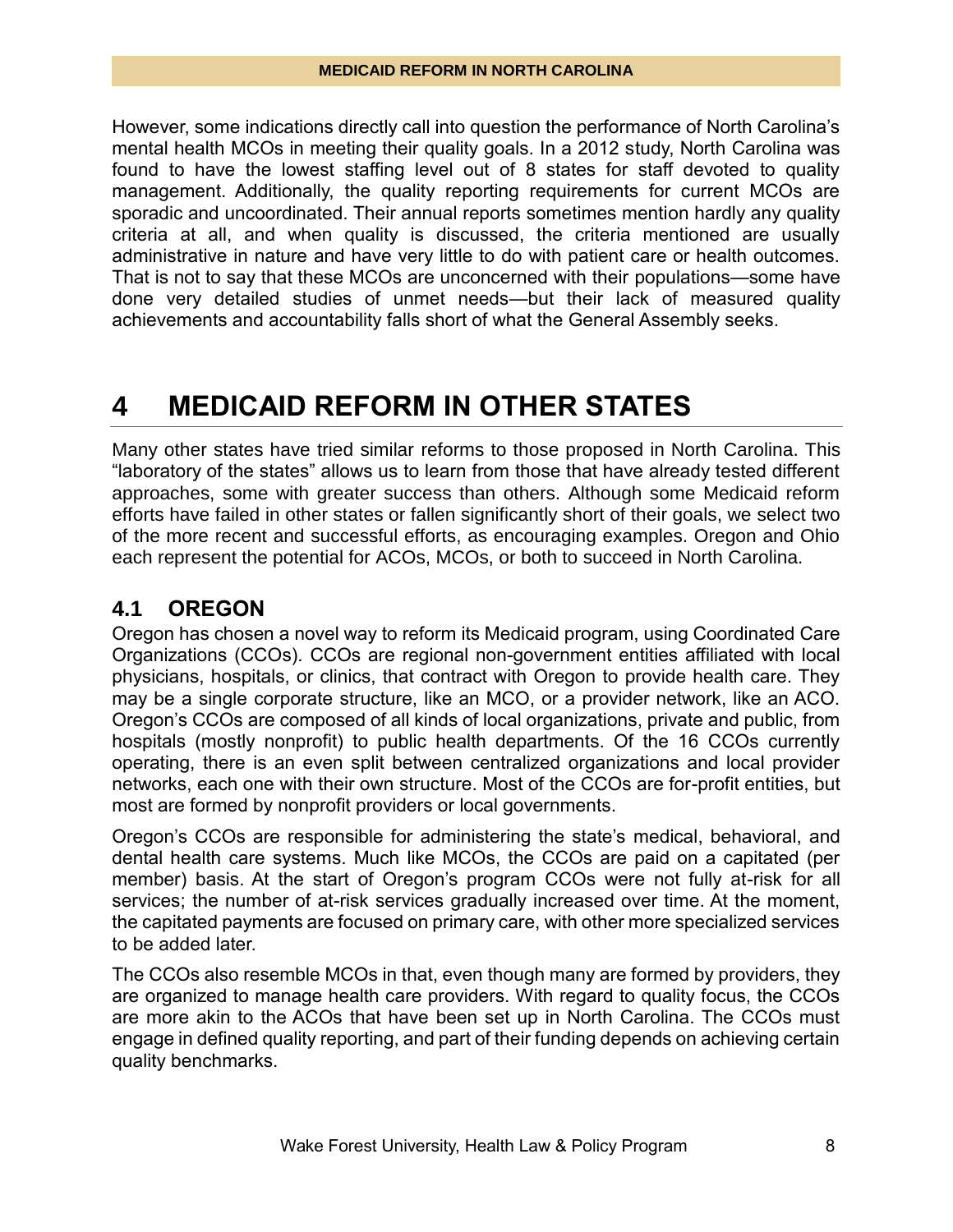Initial results from this new Oregon program are promising. Eleven of the 15 CCOs have hit their 100% targets with regard to the quality incentive metrics. And none were below the 70% mark. While CCOs will eventually be fully capitated payment systems, the payment change is being phased in. The CCOs began with a core set of services covered by the capitated payments from the state, with all other services covered by a separate payment method. Every six months after the start of the program in August 2012, new services have been removed from the separate payment structure and added to an enlarged capitated payment. At the end of June 2014, over half of all plan payments were capitated, showing promise for budget predictability. So far the Oregon Health Plan has succeeded in reducing spending growth by at least 1%. As the program matures, additional savings may be achievable.

### **4.2 OHIO**

Ohio's Medicaid reform is primarily focused around for-profit MCOs based out-of-state. The vast majority of participants in the Ohio Medicaid system are enrolled in one of five MCOs that cover all of Ohio. All but one of Ohio's MCOs are national corporations, with the fifth being a local Ohio program, and all but two are for-profit organizations. Ohio's MCOs are also responsible for behavioral health. Because of this combination, Ohio has been able to make use the medical home model to reduce waste, increase communication, and de-institutionalize its mental health system.

Ohio primarily uses a capitated reimbursement method, supplemented by payments for specific episodes of care, and quality-based incentive payments. Episodic payment means that the MCO pays the provider a set amount for a specific illness. Thus, an episodic payment covers all services to treat a particular condition for a single patient until completion of treatment. Like capitation, episodic payment is a set amount regardless of the services actually used. This incentivizes providers to achieve acceptable health outcomes without overspending. Ohio's quality-based payment incentive links almost 10% of nursing home reimbursement to quality, and 1% of health plan reimbursement to quality performance. Through this combination of various reimbursement methods Ohio has found a way to achieve both cost and quality accountability, as well as more specific accountability on a patient by patient level.

Ohio has sharply curtailed Medicaid's annual cost growth to 3%, saving an average of \$1 billion per year over three years. The quality incentive payment also seems to have had a positive effect. In 2013 the majority of MCOs showed an upward trend across all reported quality measures as measured against national standards. However, there is still room for improvement, as only one provider achieved above the 75th percentile on any quality measurement. On balance, Ohio's plan has achieved a notably more sustainable and predictable budget, and its quality accountability program appears to be helping.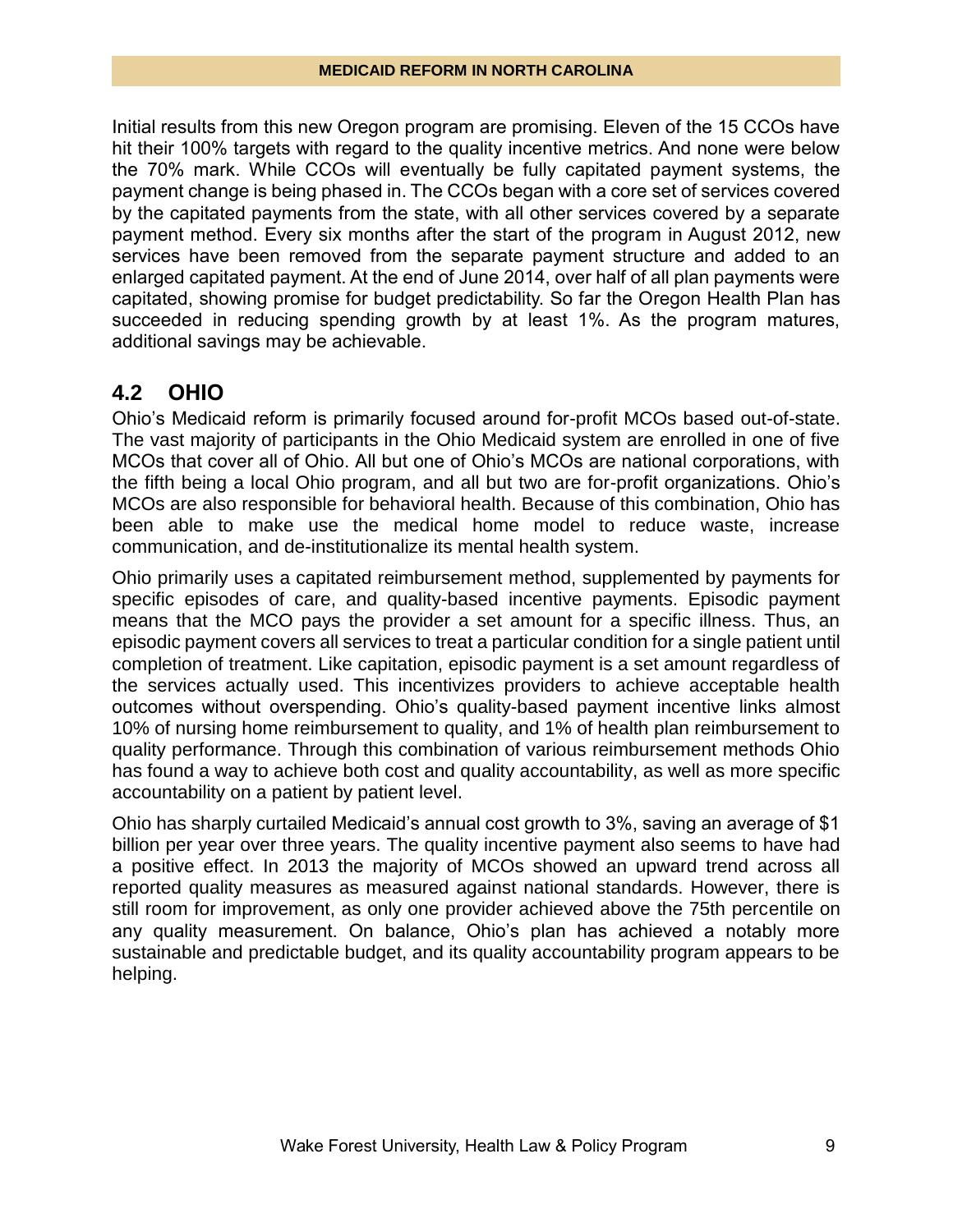### **5 A NORTH CAROLINA WAY FORWARD**

North Carolina stands at a crossroads on Medicaid reform. With the recent filing of three different reform bills in the General Assembly, it appears that legislative leaders have not reached consensus. However, there is a discernible way forward guided both by North Carolina's experience and that of other states. First, it appears that capitation (fixed payment per person) or other forms of shifting financial risk, like episodic payments, have the potential to achieve a predictable and sustainable budget. Community Care of North Carolina has achieved notable success under capitated payments for primary care coordination, and capitation for the state's mental and behavioral health MCOs has produced stable and sustainable budgets. Also, both examples demonstrate that a capitated payment system does not necessarily mean sacrificing quality, especially when used with nonprofit organizations. However, North Carolina's mental and behavioral health MCOs do not have the best quality reporting track record, nor is their system set up to reward or hold them fully accountable for quality.

North Carolina's ACOs provide a good model for how quality improvement might be monitored and rewarded. While not yet demonstrating cost control on the whole, the ACOs participating in Medicare are models of quality accountability. Their reporting of quality measures is consistent, meaningful, and easy to find. Oregon's Medicaid reform shows that capitated organizations with ACO-like quality reporting can work. Oregon has experienced a stable and predictable Medicaid budget, and its capitated Coordinated Care Organizations have, for the most part, met their quality benchmarks while remaining within or under budget.

The Ohio experience reinforces the appeal of conditioning a portion of capitated reimbursement on meeting quality benchmarks. Ohio's payment system appears to have both greatly reduced cost increases and encouraged quality improvement. The Ohio reform also demonstrates that cost-control payments can take forms other than capitation by introducing the idea of paying for episodes of care on a more individualized level.

By combining the two contrasting ideas of MCOs and ACOs, do we create a betterfunctioning Medicaid system, or a Frankenstein's monster? Recall the two primary concerns of budget control and quality improvement. A Medicaid reform that uses capitated or other cost-controlled payment, but conditioned in part on quality outcomes, could achieve both of these stated goals. Experience shows that such a system can make overall budgets much more predictable, and incentivize both quality improvements and reporting. By themselves, neither MCOs nor ACOs have yet achieved a strong track record of making health care organizations and providers accountable for both costs and quality. But, a combination of both approaches could achieve the General Assembly's key goals, as long as administrative expenses and profiteering are minimized.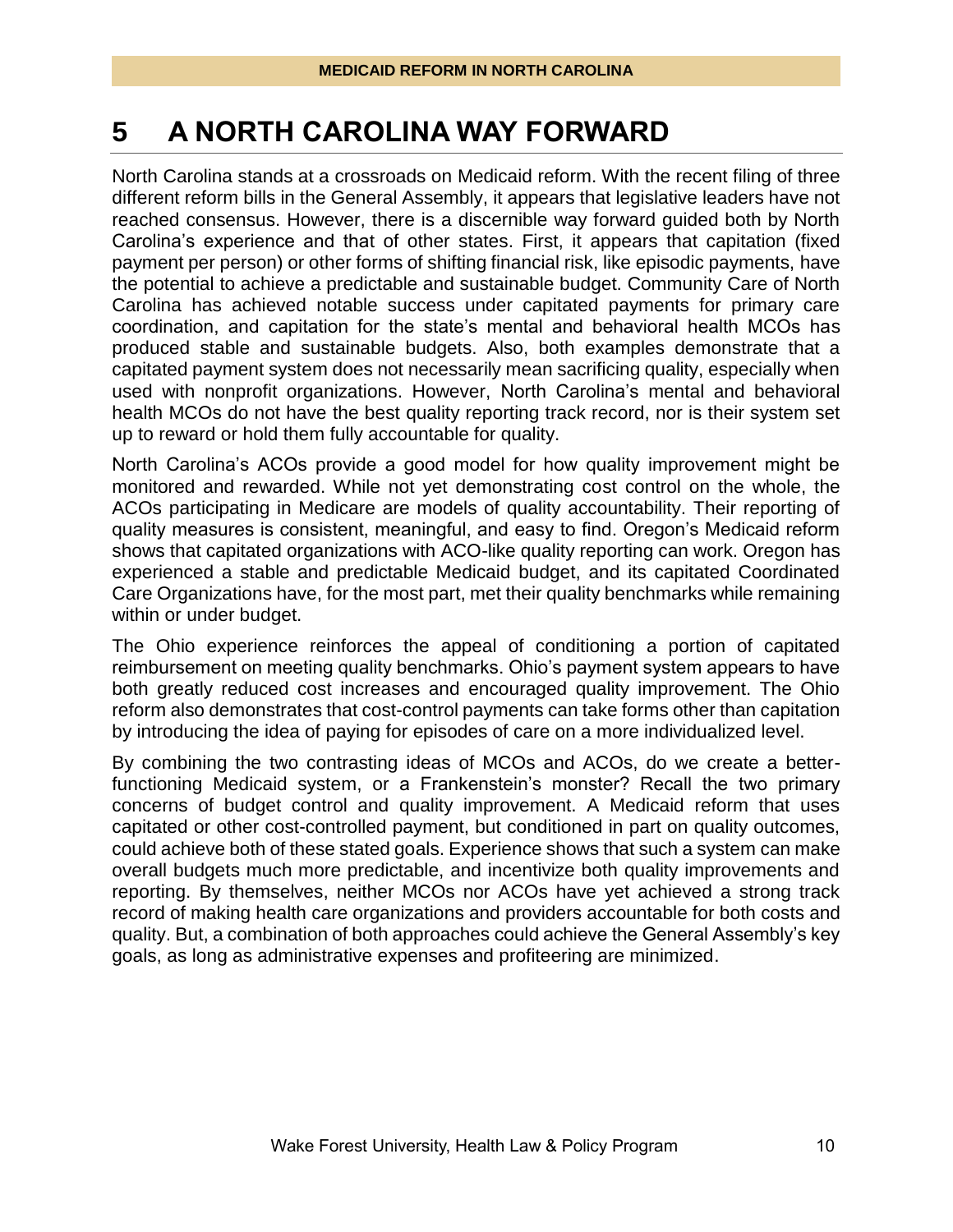| <b>Appendix: North Carolina ACOs</b>                                 |                         |                                                                                                                                                                                         |                                 |                                                            |  |  |  |
|----------------------------------------------------------------------|-------------------------|-----------------------------------------------------------------------------------------------------------------------------------------------------------------------------------------|---------------------------------|------------------------------------------------------------|--|--|--|
| <b>Name</b>                                                          | Home<br><b>Base</b>     | <b>Provider Composition</b>                                                                                                                                                             | <b>Medicare</b><br>Participant? | <b>Private</b><br><b>Insurer</b><br><b>Affiliation</b>     |  |  |  |
| <b>Accountable</b><br><b>Care Alliance</b>                           | Wilmington              | New Hanover Regional<br>Medical Center,<br>Wilmington Health (a<br>physician network)                                                                                                   | <b>No</b>                       | <b>BlueCross</b><br><b>BlueShield of</b><br>North Carolina |  |  |  |
| <b>Accountable</b><br><b>Care Coalition</b><br>of Caldwell<br>County | Lenoir                  | <b>Caldwell Memorial</b><br><b>Hospital and Collaborative</b><br><b>Health Systems</b>                                                                                                  | Yes                             |                                                            |  |  |  |
| <b>Accountable</b><br><b>Care Coalition</b><br>of Eastern NC         | New Bern                | <b>Atlantic Integrated Health</b><br>Network, and<br><b>Collaborative Health</b><br><b>Systems</b>                                                                                      | Yes                             |                                                            |  |  |  |
| <b>AnewCare</b><br><b>Collaborative</b>                              | Johnson<br>City, TN     | <b>Mountain States Medical</b><br>Group, Crestpoint Health<br><b>Insurance Company</b>                                                                                                  | Yes                             | Crestpoint<br>Health<br>Insurance<br>Company               |  |  |  |
| <b>Boice Willis</b><br><b>Clinic</b>                                 | Rocky<br>Mount          | Multispecialty group<br>practice                                                                                                                                                        | <b>No</b>                       | Cigna                                                      |  |  |  |
| <b>Cape Fear</b><br><b>Valley Health</b><br><b>System</b>            | Fayetteville            | Regional hospital system                                                                                                                                                                | Yes                             | <b>BlueCross</b><br><b>BlueShield of</b><br>North Carolina |  |  |  |
| Carolina<br><b>Medical Home</b><br><b>Network</b>                    | Raleigh                 | Goshen Medical Center,<br>Roanoke Cowan<br>Community Health Center,<br>Rural Health Group, Wake<br>Health Services, and North<br>Carolina Community<br><b>Health Center Association</b> | Yes                             |                                                            |  |  |  |
| <b>Carolinas ACO</b>                                                 | Fort Mill,<br><b>SC</b> | Small group of practicing<br>physicians                                                                                                                                                 | Yes                             |                                                            |  |  |  |
| <b>Carolina</b><br><b>Advanced</b><br><b>Health</b>                  | Durham                  | <b>UNC Health Care</b>                                                                                                                                                                  | <b>No</b>                       | <b>BlueCross</b><br><b>BlueShield of</b><br>North Carolina |  |  |  |
| <b>Carolinas</b><br><b>Healthcare</b><br><b>System</b>               | Charlotte               | <b>Carolinas Healthcare</b><br>System, large hospital and<br>physician practice group                                                                                                   | No                              | Aetna                                                      |  |  |  |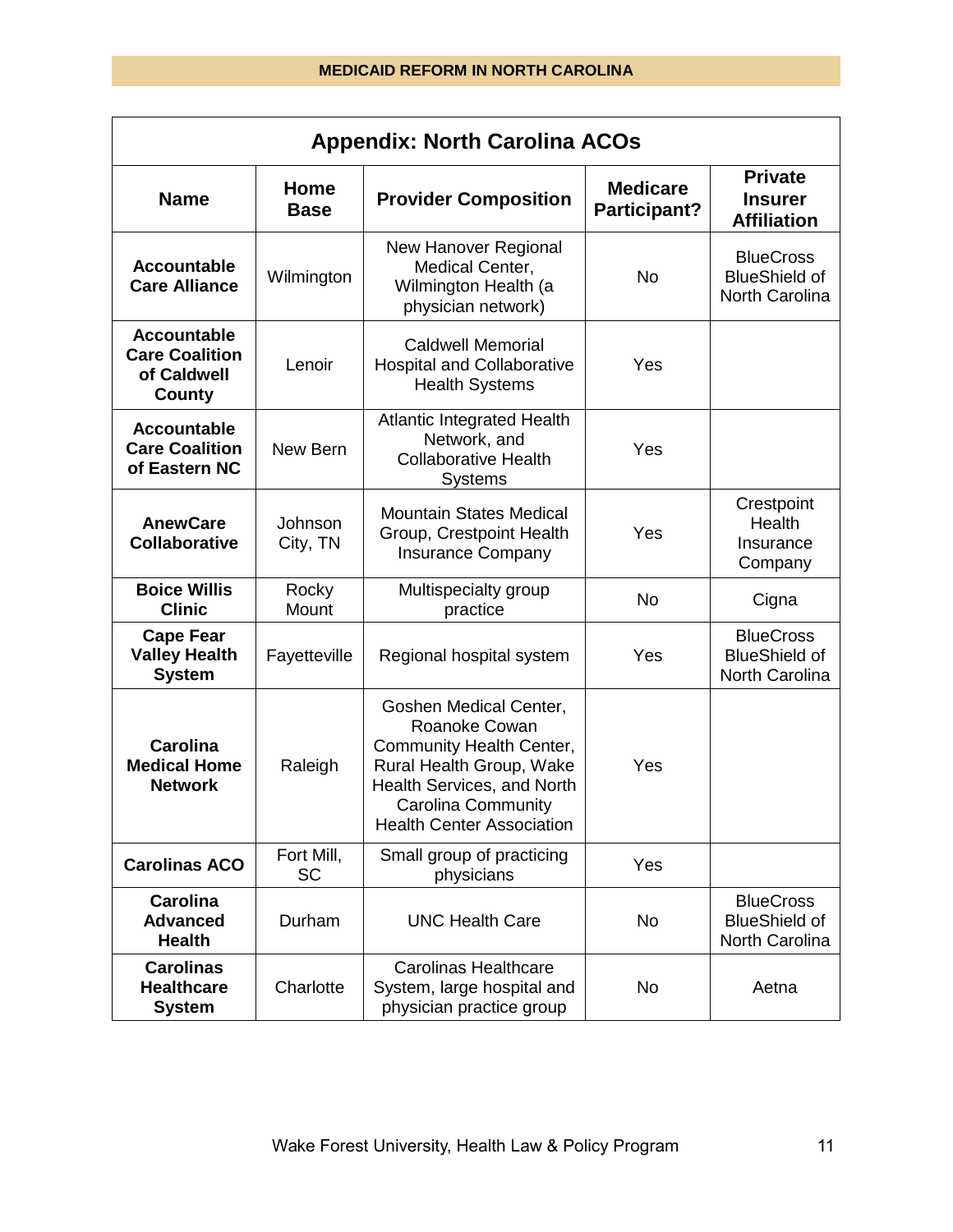| <b>Name</b>                                                                  | Home<br><b>Base</b> | <b>Provider Composition</b>                                                                                             | <b>Medicare</b><br>Participant? | <b>Private</b><br><b>Insurer</b><br><b>Affiliation</b>                          |
|------------------------------------------------------------------------------|---------------------|-------------------------------------------------------------------------------------------------------------------------|---------------------------------|---------------------------------------------------------------------------------|
| <b>CaroMont</b><br><b>Health</b>                                             | Gastonia            | <b>CaroMont Regional</b><br>Medical Center,<br>surrounding specialty<br>practices                                       | Yes                             | Cigna                                                                           |
| <b>Coastal</b><br>Carolina<br><b>Quality Care</b>                            | New Bern            | Physician members of<br><b>Coastal Carolina Health</b><br>Care, P.A.                                                    | Yes                             |                                                                                 |
| <b>Coastal Plains</b><br><b>Network</b>                                      | Greenville          | Separate legal entity<br>formed by eight hospitals,<br>a hospital-owned insurer,<br>and numerous physician<br>practices | Yes                             | Vidant                                                                          |
| <b>Cornerstone</b><br><b>Health Care</b>                                     | <b>High Point</b>   | Large multispecialty<br>physician group                                                                                 | Yes                             | Cigna, Aetna,<br>United<br>Healthcare.                                          |
| <b>Duke</b><br><b>Connected</b><br>Care                                      | Durham              | Duke Integrated Network<br>(A physician and hospital<br>network)                                                        | Yes                             | Cigna                                                                           |
| <b>Key Physicians</b>                                                        | Raleigh             | Multispecialty physician<br>group                                                                                       | <b>No</b>                       | Cigna,<br><b>BlueCross</b><br><b>BlueShield of</b><br><b>North</b><br>Carolina. |
| <b>Meridian</b><br><b>Health</b><br><b>Systems ACO</b><br><b>Corporation</b> | Charlotte           | Physicians and medical<br>suppliers                                                                                     | Yes                             |                                                                                 |
| <b>Mission Health</b><br><b>Partners</b>                                     | Asheville           | Hospital, and specialty<br>physician group                                                                              | Yes                             |                                                                                 |
| <b>Novant Health</b>                                                         | Winston-<br>Salem   | Hospital, specialist<br>provider network                                                                                | <b>No</b>                       | Cigna                                                                           |
| <b>Physicians</b><br><b>HealthCare</b><br><b>Collaborative</b>               | Wilmington          | Wilmington Health, and<br><b>New Hanover Regional</b><br><b>Medical Center</b>                                          | Yes                             | <b>BlueCross</b><br><b>BlueShield of</b><br>North Carolina                      |
| <b>Pinehurst</b><br><b>Accountable</b><br><b>Care Network</b>                | Pinehurst           | Medical and surgical<br>clinics                                                                                         | Yes                             |                                                                                 |
| <b>Triad</b><br><b>Healthcare</b><br><b>Network</b>                          | Greensboro          | Moses H. Cone Memorial<br>Hospital and physician<br>network                                                             | Yes                             |                                                                                 |
| <b>WakeMed Key</b><br><b>Community</b><br>Care                               | Raleigh             | Key Physicians Group and<br>WakeMed Health                                                                              | Yes                             | <b>BlueCross</b><br><b>BlueShield of</b><br>North Carolina                      |